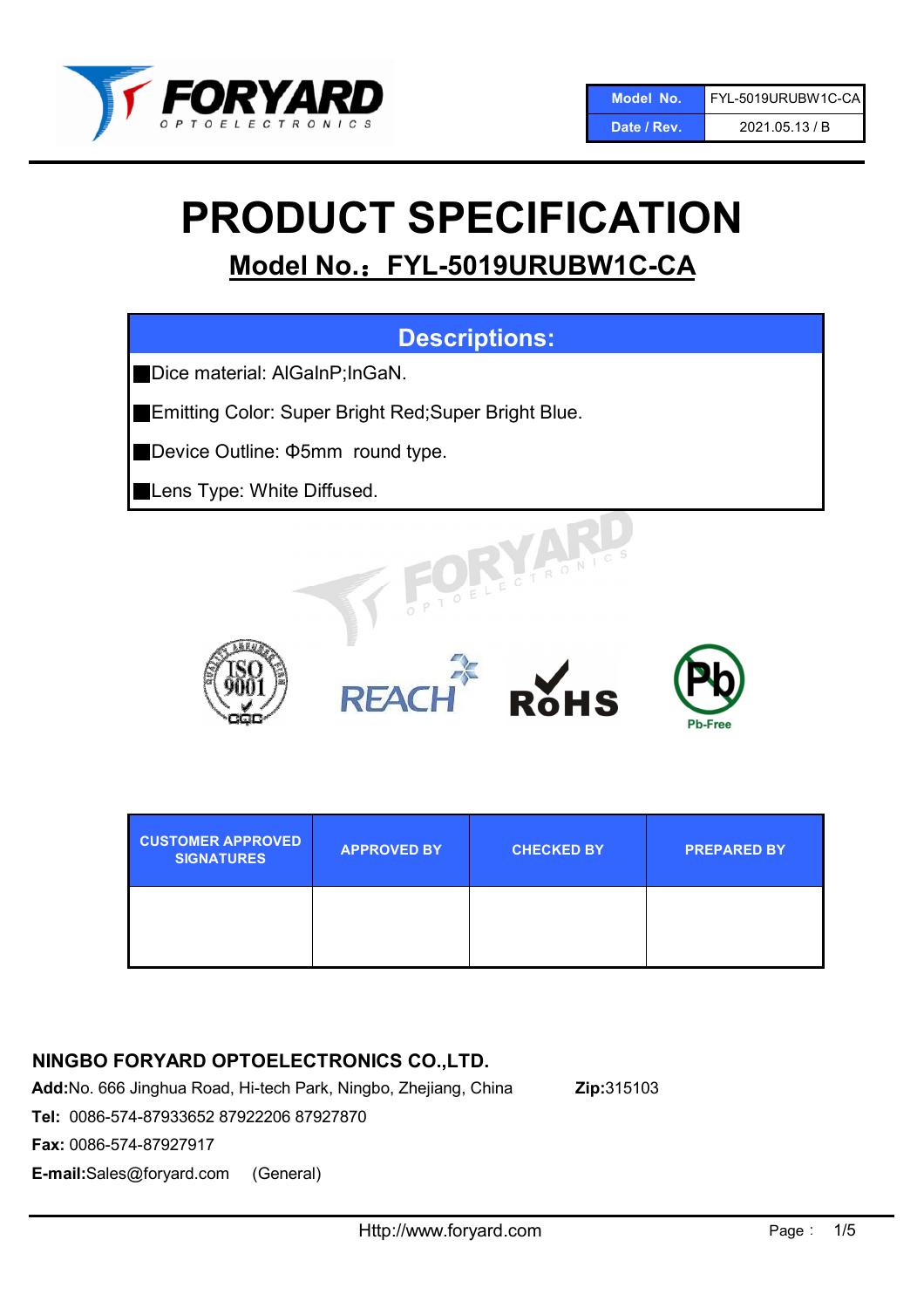

| 'Model No   | FYL-5019URUBW1C-CA |
|-------------|--------------------|
| Date / Rev. | 2021.05.13 / B     |

#### ■ Features

- 1.Low power consumption.
- 2.High efficiency.
- 3.General purpose leads.
- 4.High intensity.
- 5.RoHs compliant.

## ■ Package configuration



#### Notes:

- 1. All dimensions are millimeters (inches)
- 2. Tolerance is ±0.25mm(.010") unless otherwise noted.
- 3. The specifications, characteristics and technical data described in the datasheet are subject to change without prior notice.
- 4.The drawing is different from the actual one, please refer to the sample.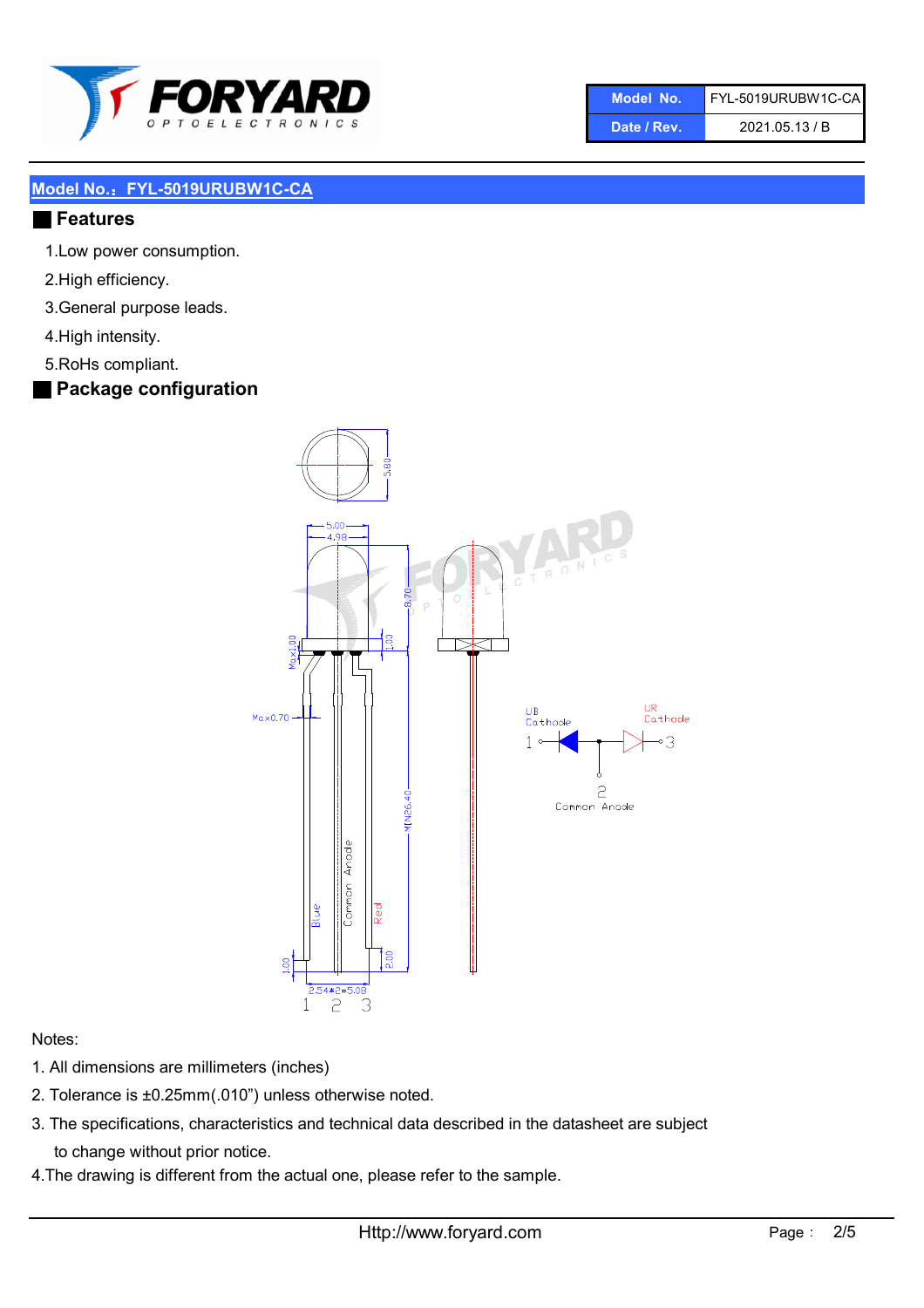

| Model No.   | FYL-5019URUBW1C-CA |
|-------------|--------------------|
| Date / Rev. | 2021.05.13 / B     |

## ■ Absolute Maximun Ratings(Ta=25°C)

| Parameter                                                                             | MAX.                               |     | Unit                                 |  |
|---------------------------------------------------------------------------------------|------------------------------------|-----|--------------------------------------|--|
|                                                                                       | <b>UB</b><br>UR                    |     |                                      |  |
| <b>Power Dissipation</b>                                                              | 75                                 | 100 | mW                                   |  |
| Peak Forward Current (1/10 Duty Cycle, 0.1ms Pulse Width)                             | 100                                | 100 | mA                                   |  |
| Continuous Forward Current                                                            | 30                                 | 30  | mA                                   |  |
| Derating Linear From 50°C                                                             | 0.4                                |     | $mA$ <sup><math>\circ</math></sup> C |  |
| Reverse Voltage                                                                       | 5                                  |     | V                                    |  |
| <b>Operating Temperature Range</b>                                                    | -40 $\degree$ C to +85 $\degree$ C |     |                                      |  |
| Storage Temperature Range                                                             | -40°C to +100°C                    |     |                                      |  |
| Lead Soldering Temperature[4mm(.157") From Body]<br>$260^\circ\text{C}$ for 5 Seconds |                                    |     |                                      |  |

## ■ Typical Electrical &Optical Charcteristics(Ta=25°C)

| Parameter                       | Symbol              | Colour           | Min. | Typ. | Max.  | <b>Unit</b> | <b>Test</b><br>Condition |
|---------------------------------|---------------------|------------------|------|------|-------|-------------|--------------------------|
| Luminous Intensity              | Iv.                 | UR <sup>LT</sup> | 600  | 1200 | 1800  | mcd         | $IF=20mA$                |
|                                 |                     | <b>UB</b>        | 600  | 1200 | 1800  |             |                          |
| <b>Viewing Angle</b>            | $2\theta_{1/2}$     | <b>UR</b>        | ---  | 40   | ---   | Deg         |                          |
|                                 |                     | <b>UB</b>        | ---  | 40   | $- -$ |             |                          |
| <b>Peak Emission Wavelength</b> | λp                  | <b>UR</b>        | ---  | 630  | $- -$ | nm          |                          |
|                                 |                     | <b>UB</b>        | ---  | 470  | --    |             |                          |
| <b>Dominant Wavelength</b>      | λd                  | <b>UR</b>        | 618  | 625  | 630   | nm          |                          |
|                                 |                     | <b>UB</b>        | 465  | 470  | 475   |             |                          |
| <b>Spectral Line Half-Width</b> | $\triangle \lambda$ | <b>UR</b>        | ---  | 20   | --    | nm          |                          |
|                                 |                     | <b>UB</b>        | ---  | 30   | $- -$ |             |                          |
| <b>Forward Voltage</b>          | $V_F$               | <b>UR</b>        | 1.8  | 2.1  | 2.4   | $\vee$      |                          |
|                                 |                     | <b>UB</b>        | 2.6  | 3.1  | 3.6   |             |                          |
| <b>Reverse Current</b>          | $I_R$               |                  |      | ---  | 10    | μA          | $VR=5V$                  |

Note:

1.Luminous Intensity is based on the Foryard standards.

2.Pay attention about static for InGaN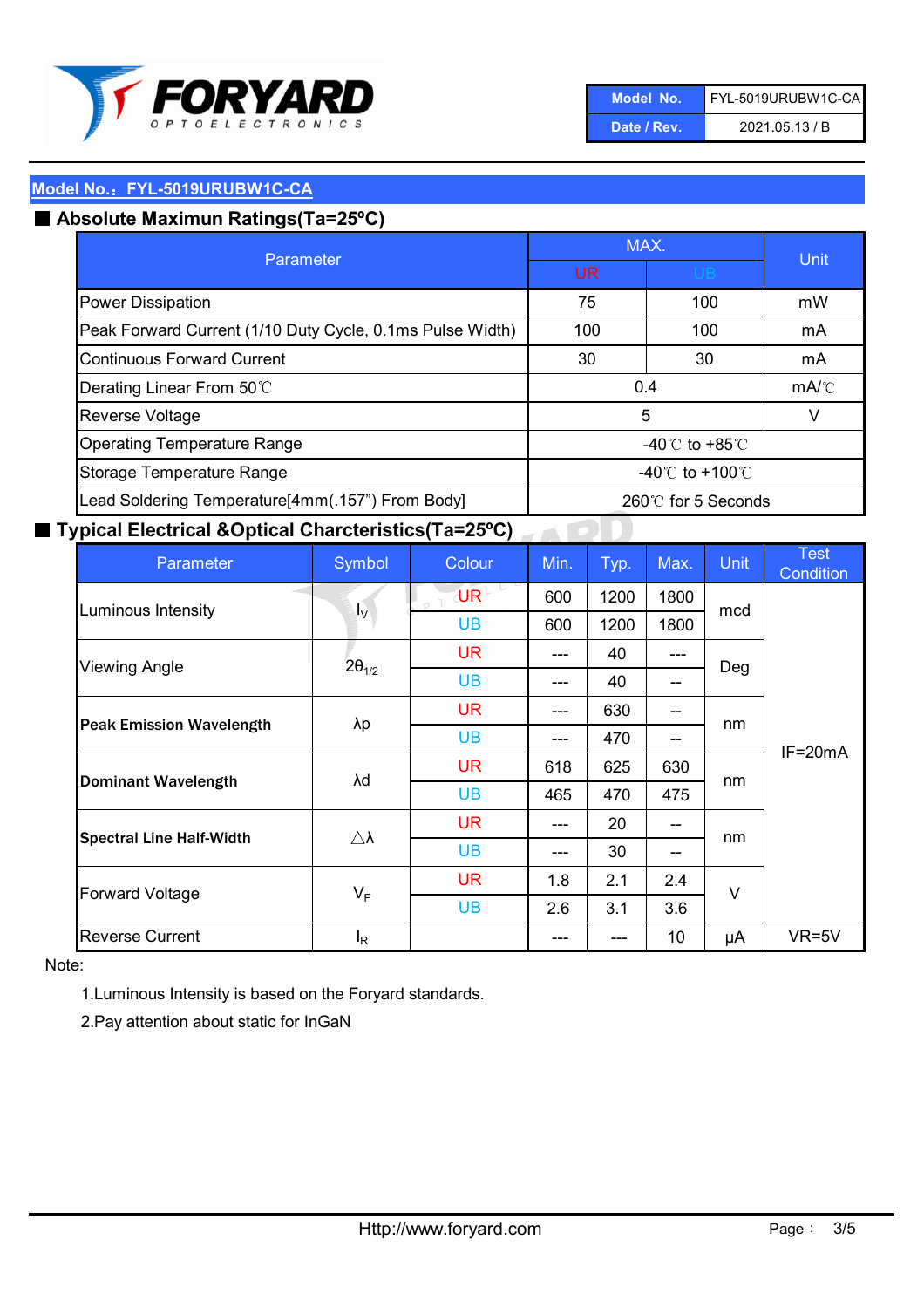

## ■ Typical Eletrical/Optical Characteristics Curves(Ta=25°C Unless Otherwise Noted)



■ Radiation pattern